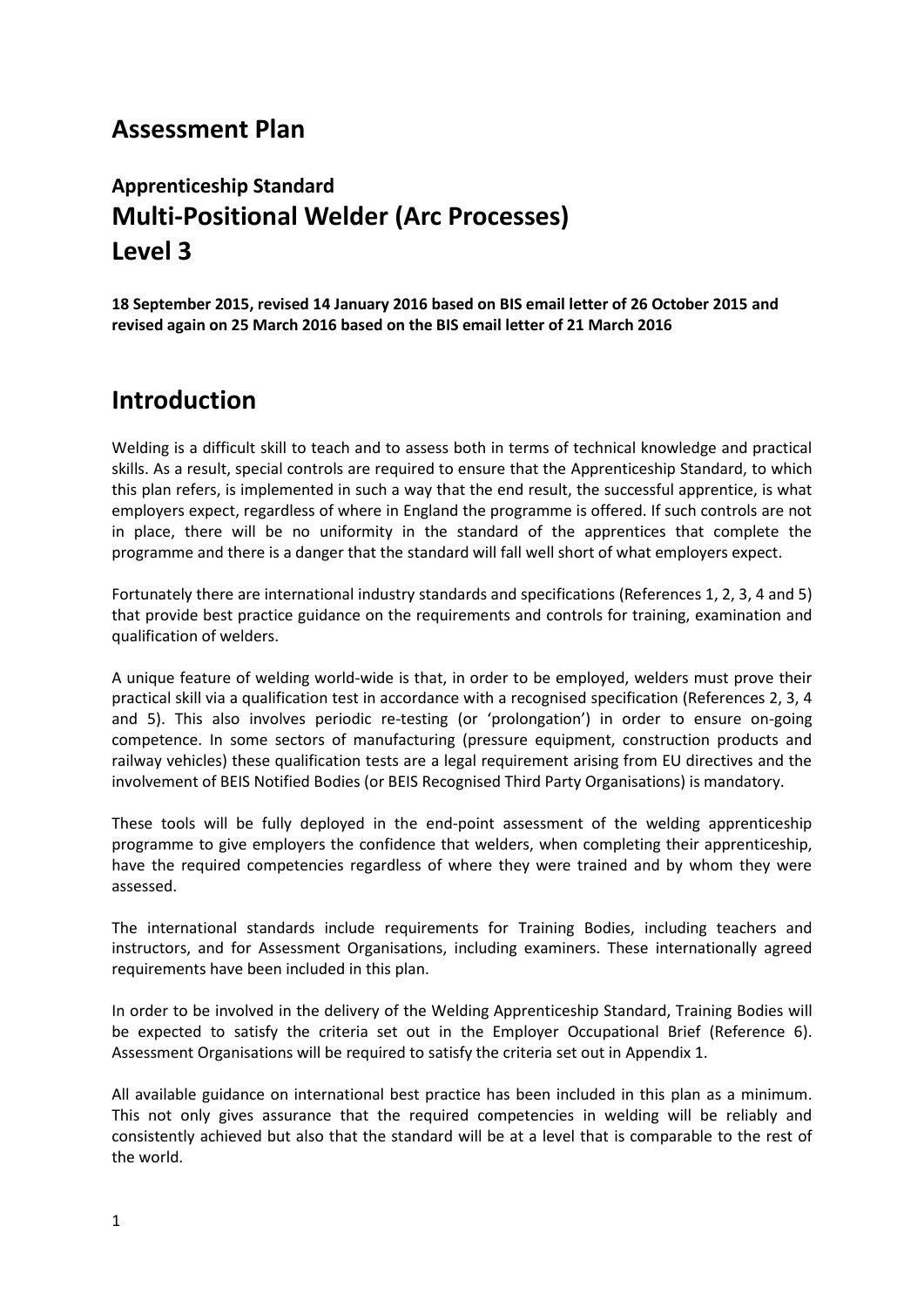Details of the training curriculum (Reference 1), published by the International Authorisation Board of the International Institute of Welding is provided in the Employer Occupational Brief, (Reference 6).

# **Definitions**

*Training Body –* a competent organisation for the training of welding apprentices in accordance with the requirements of this plan. Training Bodies must be listed on the Register of Apprenticeship Training Providers (RoATP).

*Assessment Organisation -* a competent organisation for the theoretical and practical testing of welding apprentices in accordance with the requirements of this plan, with particular reference to Appendix 1. Assessment Organisations must be listed on the Register of Apprentice Assessment Organisations (RoAAO).

*Skill/knowledge modules –* different combinations of welding processes, parent materials and welding positions.

*Authorised Examiner –* a competent person, appointed by the Assessment Organisation, to conduct the end-point assessment in accordance with this plan.

# **Summary of assessment**

The aim of the end-point assessment is to fully establish if the apprentice has achieved the knowledge, skills and behaviours listed in the Apprenticeship Standard. Each part of the end-point assessment covers the different part(s) of the Standard so that, in aggregate, the end-point assessment in its entirety, delivers the synoptic assessment required.

Apprentices will be required to successfully achieve qualifications at Level 2, in English and Mathematics within the period of apprenticeship if not already achieved.

In welding, there is a wide range of possible combinations of welding process, parent material and welding position. Even in a comprehensive apprenticeship programme it will only be possible for an apprentice to gain competence in a small number of these combinations.

The employer will be required to select skill/knowledge modules (from Table 1) that are the most relevant to the employing organisation. The employer will notify the Training Body and the Assessment Organisation of the modules selected.

The apprenticeship programme is expected to have an overall duration of 38 months (but no shorter than 32 months). Prior to undertaking the end-point assessment, apprentices will be required to undergo a sustained period of on- and/or off-the-job training (covering the modules selected from Table 1) provided by a Training Body that meets the recommendations set out in Reference 6.

There will be a mandatory three-part holistic end-point assessment starting no earlier than three months before the planned end of programme.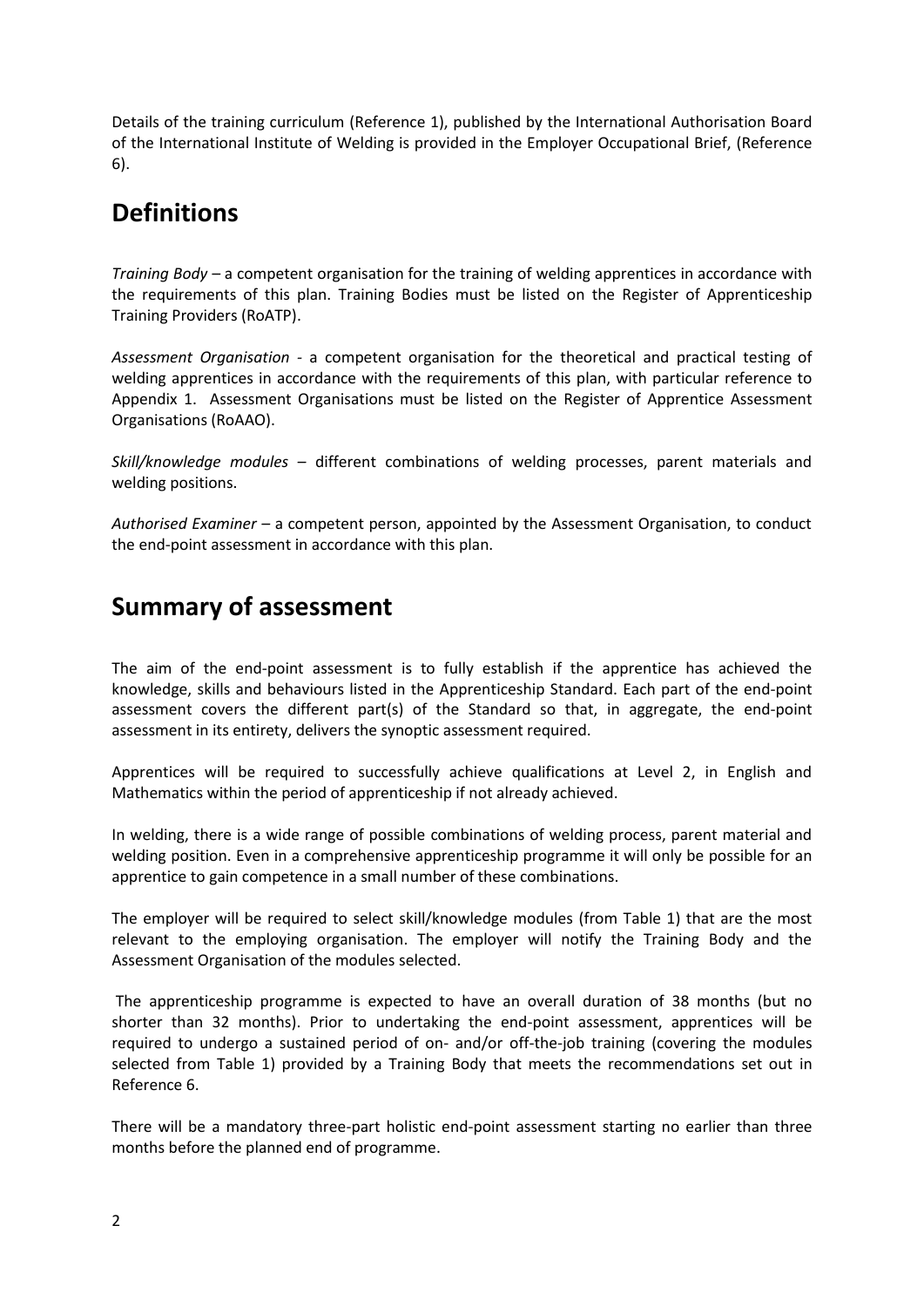The three parts of the end-point assessment are as follows:

- 1. **A theoretical knowledge test** using multiple choice question papers containing generic questions relevant to all welders and specific questions relevant to the theoretical part of the skill/knowledge modules selected by the employer.
- 2. **A practical/oral examination** comprising three practical tests and an oral examination. The practical tests will be carried out in accordance with a recognised industry specification and will be in the most difficult welding positions for the skill/knowledge modules selected. The Authorised Examiner (Appendix 1), responsible for supervising the tests, will also conduct an oral examination to assess the apprentice's understanding of the tests he/she is undertaking and of the wider responsibilities of a welder.
- 3. **A professional interview** which is designed to do two things: firstly, to further explore the apprentice's knowledge relevant to his/her role and, secondly, to assess if the apprentice's occupational behaviours meet the requirements specified in the Apprenticeship Standard.

Part 3 must be carried out last.

In order to be successful, apprentices must pass all three parts.

The criteria for passing the assessment will be such that successful apprentices will also be eligible for Engineering Technician Registration through a licenced body of the Engineering Council.



There are no mandatory gateways for entry to the end-point assessment. However, the Apprentice must achieve the required level of English and Mathematics. The employer must also be satisfied that the Apprentice has undertaken sufficient training to be ready to attempt the end point assessment. This will be ascertained by the apprentice and employer holding a review meeting. In order to facilitate this it is strongly recommended that Training Bodies have in place systems of continuous on-programme assessment of knowledge, skills and behaviours in order to enable an informed decision to be made about when apprentices, nearing completion of the programme, are ready for the end-point assessment. Records of these assessments should be kept and made available to the Assessment Organisation prior to the end-point assessment.

All parts of the end-point assessment are to be carried out under the direct control of the Assessment Organisation. Assessments may be conducted on the employer's premises, at the Training Body, at the Assessment Organisation's premises or at a mixture of the three. The Assessment Organisation is responsible for ensuring that the equipment and facilities required for the end-point assessment are in place, regardless of where the assessment is carried out. More details of the required facilities and responsibilities are given in Appendix 1

# **Detailed explanation of the end-point assessment**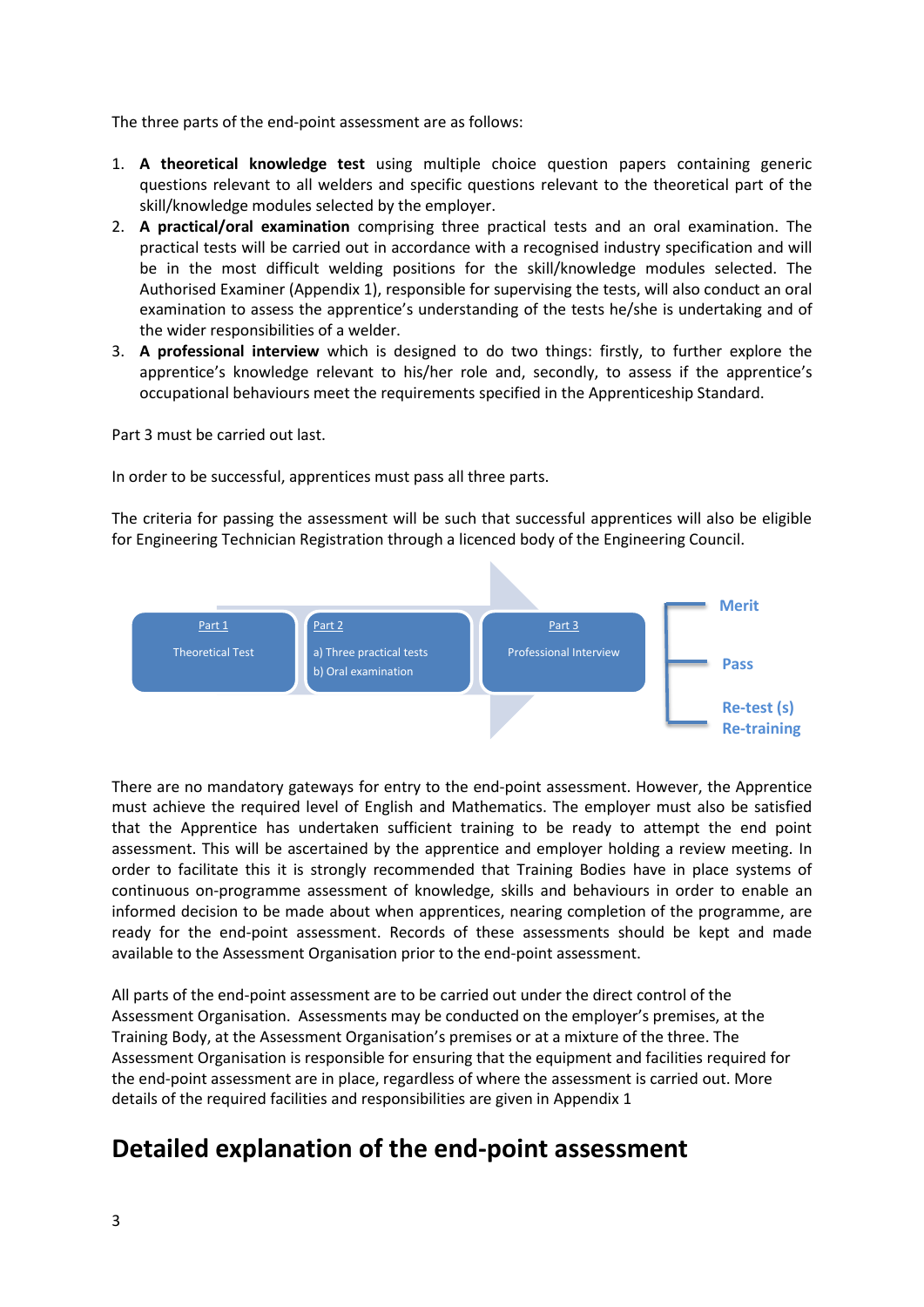The end-point assessment has been designed to ensure that the Apprentice has satisfied all the knowledge, skill and behavioural requirements as set out in the Apprenticeship Standard.

The options regarding skill/knowledge modules are shown in Table 1 below. The employer is required to select three of the 21 skill/knowledge modules from the table, covering all welding positions (Flat, Horizontal, Vertical, Overhead, Inclined) in pipe and/or plate. The scope of the specific part of the theoretical knowledge tests (Table 2) and the practical skill tests will be in accordance with the modules selected by the employer.

|                                                                  | Welding Process(es) |                   |                |                       |                |
|------------------------------------------------------------------|---------------------|-------------------|----------------|-----------------------|----------------|
| <b>Welding Filler</b><br><b>Material Groups</b>                  | TIG (GTAW)          | MIG/MAG<br>(GMAW) | MMA (SMAW)     | TIG root<br>/MMA Fill | <b>FCAW</b>    |
| Carbon & Low<br>Alloy steel (up to<br>4% total alloy<br>content) | Module 1            | Module 6          | Module 11      | Module 15             | Module 19      |
| High Alloy Ferritic<br>/ Martensitic<br><b>Steels</b>            | Module 2            | Module 7          | Module 12      | Module 16             | Module 20      |
| Austenitic<br>Stainless Steels                                   | Module 3            | Module 8          | Module 13      | Module 17             | Module 21      |
| Nickel and NI<br>Alloys                                          | Module 4            | Module 9          | Module 14      | Module 18             | Not applicable |
| Aluminium & Al<br>Alloys                                         | Module 5            | Module 10         | Not applicable | Not applicable        | Not applicable |

## **Table 1. Skill/knowledge modules available**

The knowledge requirements are listed in the Apprenticeship Standard and more details may be found in References 1 and 6. The practical skills required are given in the welder qualification specification(s) selected by the employer (References 2, 3, 4 and 5). The apprentice will be required to demonstrate that he/she has achieved the skill requirement for welding plate and/or pipe in all positions with the completed test pieces meeting the required levels of quality in accordance with the selected specification.

Each of the three parts of the end-point assessment (1, 2 and 3) is described in detail below.

## **1. Knowledge test**

This will be a written multiple choice examination paper structured in accordance with Table 2. The content will be tailored to suit the skill/knowledge modules selected and the training curriculum,(References 1 and 6). Examinations are conducted by the Assessment Organisation.

## **Table 2. Maximum duration of each theoretical examination section in accordance with the curriculum given in Reference 1.**

| Welding<br><b>Process</b><br>Section (Duration)                                  | MMA (SMAW)                | TIG (GTA) | MIG/MAG<br>(GMAW) FCAW |
|----------------------------------------------------------------------------------|---------------------------|-----------|------------------------|
| General Theoretical Training (includes questions on Carbon and low alloy steels) |                           |           |                        |
| Basic welding equipment and processes<br>(A.1-A.9*) (20 hours)                   | 55 minutes (40 questions) |           |                        |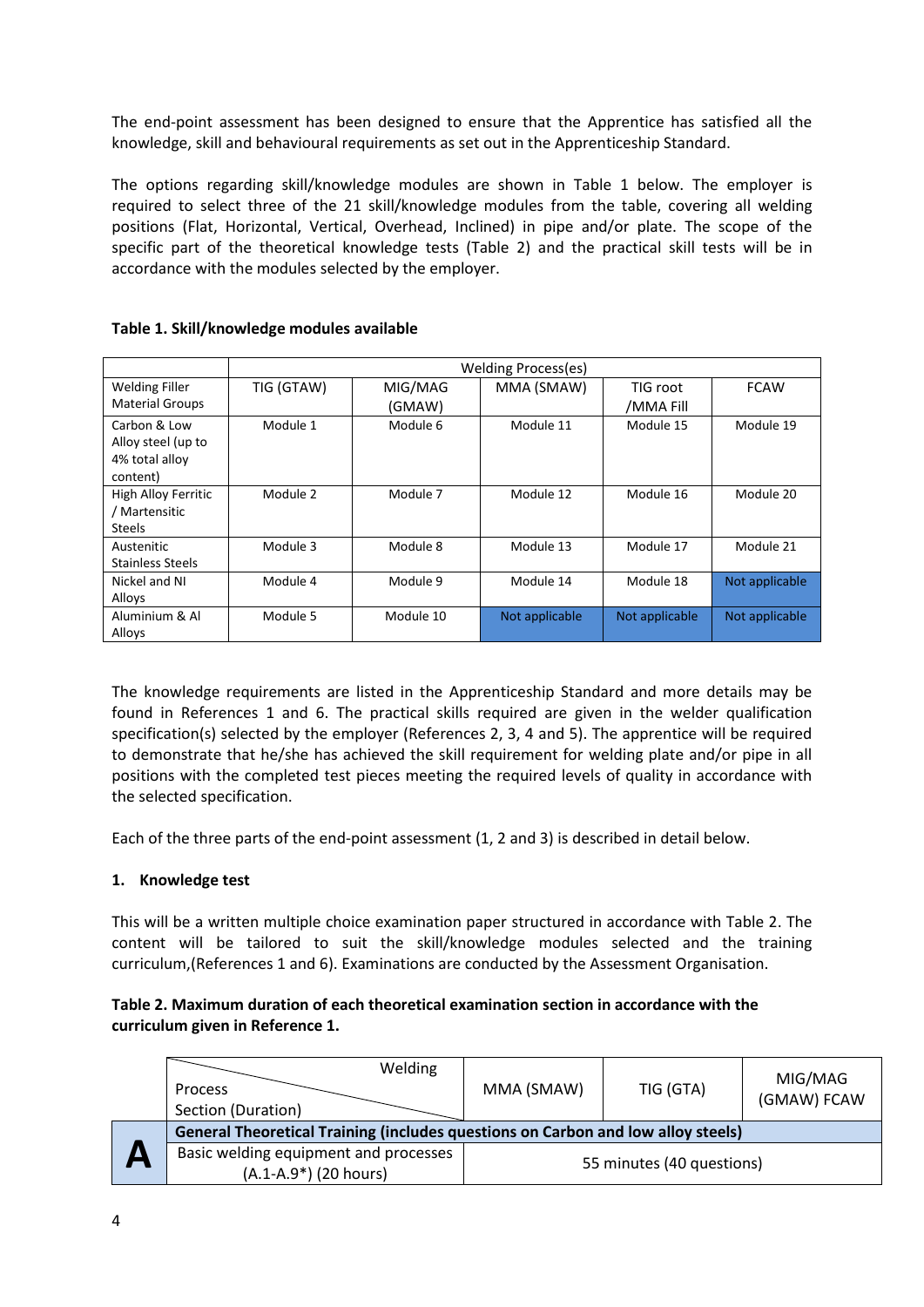|  | Making welded joints (B.1-B.9*)<br>(18hours)                        | 40 minutes (36 questions)          |                                    |                  |
|--|---------------------------------------------------------------------|------------------------------------|------------------------------------|------------------|
|  | Pipe welding and materials other than<br>steel (C.1-C.4*) (7 hours) | 15 minutes (14 questions)          |                                    |                  |
|  | <b>Welding Process Specific Theoretical Training</b>                |                                    |                                    |                  |
|  | MMA (SA.1-SA.3*) (5 hours)                                          | $10 \text{ min}$<br>(10 questions) |                                    |                  |
|  | TIG (ST.1- ST.3*) (5 hours)                                         |                                    | $10 \text{ min}$<br>(10 questions) |                  |
|  | MIG/MAG/FCAW (SM.1-SM.4*) (7                                        |                                    |                                    | $15 \text{ min}$ |
|  | hours)                                                              |                                    |                                    | (14 questions)   |
|  | <b>Materials Specific Theoretical Training</b>                      |                                    |                                    |                  |
|  | High alloy steel (8 hours)                                          | 20 minutes (16 questions)          |                                    |                  |
|  | Austenitic stainless steel (PSS.1-PSS.4*)<br>(8 hours)              | 20 minutes (16 questions)          |                                    |                  |
|  | Nickel (8 hours)                                                    | 20 Minutes (16 questions)          |                                    |                  |
|  | Aluminium (PAL.1-PAL.4*) (8 hours)                                  | 20 minutes (16 questions)          |                                    |                  |

(\* - see References 1 and 6.)

As an example, if skill/knowledge module 13 (Table 1) is selected, the following would be the options for the apprentice for each section:

- A = **ALL** general theoretical training would apply
- B = **ONLY** MMA (SMAW) specific theoretical training would apply
- C = **ONLY** austenitic stainless steel specific theoretical training would apply

It is only necessary to pass Section A once, it is not repeated for the other skill/knowledge modules selected.

If another module selected from Table 1 was module 5, then the apprentice's other skill/knowledge modules would be:

- $\bullet$  B = TIG specific theoretical training
- $\bullet$   $C =$  Aluminium specific theoretical training

During the course of their training, it is recommended that apprentices complete interim theoretical examinations, set by the Training Body using their own questions, based on the curriculum given in References 1 and 6, in order to prepare them for the final theoretical test.

An Assessment Organisation seeking approval to conduct the end-point assessment for the Trailblazer Welding Apprenticeship will be required to develop a bank of examination questions which adequately test the knowledge requirements in the Apprenticeship Standard. The Assessment Organisation would also be required to show how it selects questions from their bank, in order to produce examination papers that comply with the structure in Table 2 and to ensure a reasonable spread of questions across the syllabus for each section.

The grading of the knowledge test is decided by the Assessment Organisation's Authorised Examiner (Appendix 1).

**2. Practical tests and associated oral examination**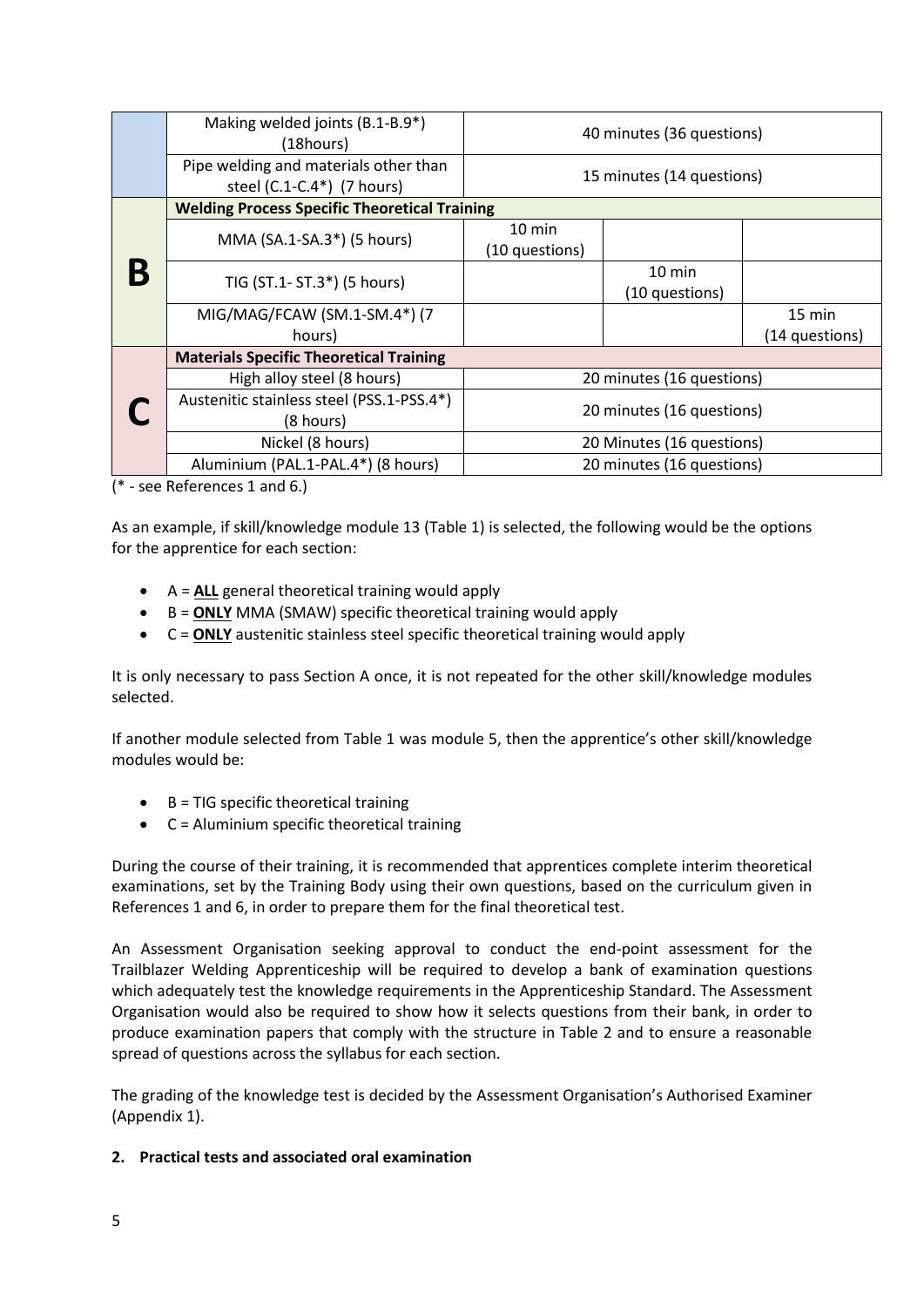This part is synoptic because, as well as testing the apprentice's skill in the practical part, he/she also has the opportunity to demonstrate the required knowledge and behaviours in the oral part.

## **a) Practical test**

In many senses this is the most important part of the end-point assessment because in the vast majority of cases, employers are obliged to use only those welders who have passed a recognised skill test. For over 60 years this has been the practice in welding manufacture and construction world-wide and consequently there are several national and international specifications that provide detailed requirements for the practical testing of welding skills (References 2, 3, 4 and 5). Success in a practical test in accordance with one of these, or an equivalent specification, has effectively become a licence to practice as a welder.

The existence of this testing regime facilitates the end-point assessment of practical skills in the welding apprenticeship programme. All apprentices must undertake and pass the practical test in order to successfully complete the apprenticeship.

It is simply a matter for the employer to select the appropriate welder qualification specification which is the most relevant to the employer's welding activities, and the Assessment Organisation implementing the tests (using the process/material combinations selected from Table 1, in welding positions which provide the widest range of approval) in accordance with that specification.

The employer may select one of the referenced specifications (2, 3, 4 or 5) or another specification containing equivalent technical criteria.

It is strongly recommended that the Apprentice undertakes progressive tests to build up his/her practical skills as part of their training. This ensures that, on reaching the end-point assessment, the apprentice has received the optimum preparation. This will also allow the apprentice to carry out production activities within the scope of any practical tests already passed.

Whichever specification is selected, the test conditions, inspection and quality requirements, will be defined by the specification. The Assessment Organisation will supervise the welding and testing, and evaluate the result against the requirements of the selected specification (Appendix 1). Where agreed between the Employer and Assessment Organisation, practical tests may be undertaken as an on-the-job production activity.

The duration of the practical test is entirely dependent on the skill/knowledge modules selected and the thicknesses of the materials being welded. The test shall be completed within a representative timeframe commensurate with the employer's production requirements.

Destructive and non-destructive tests for qualification testing of welders shall be carried out by qualified inspection personnel, in accordance with appropriate testing specifications.

A pass or fail result for the practical test will be awarded by the Assessment Organisation's Authorised Examiner (Appendix 1).

#### **b) Oral examination**

During the course of the practical test, the Authorised Examiner will also be required to conduct an oral examination of the apprentice to assess the understanding of the tests he/she is undertaking along with the wider responsibilities of a welder.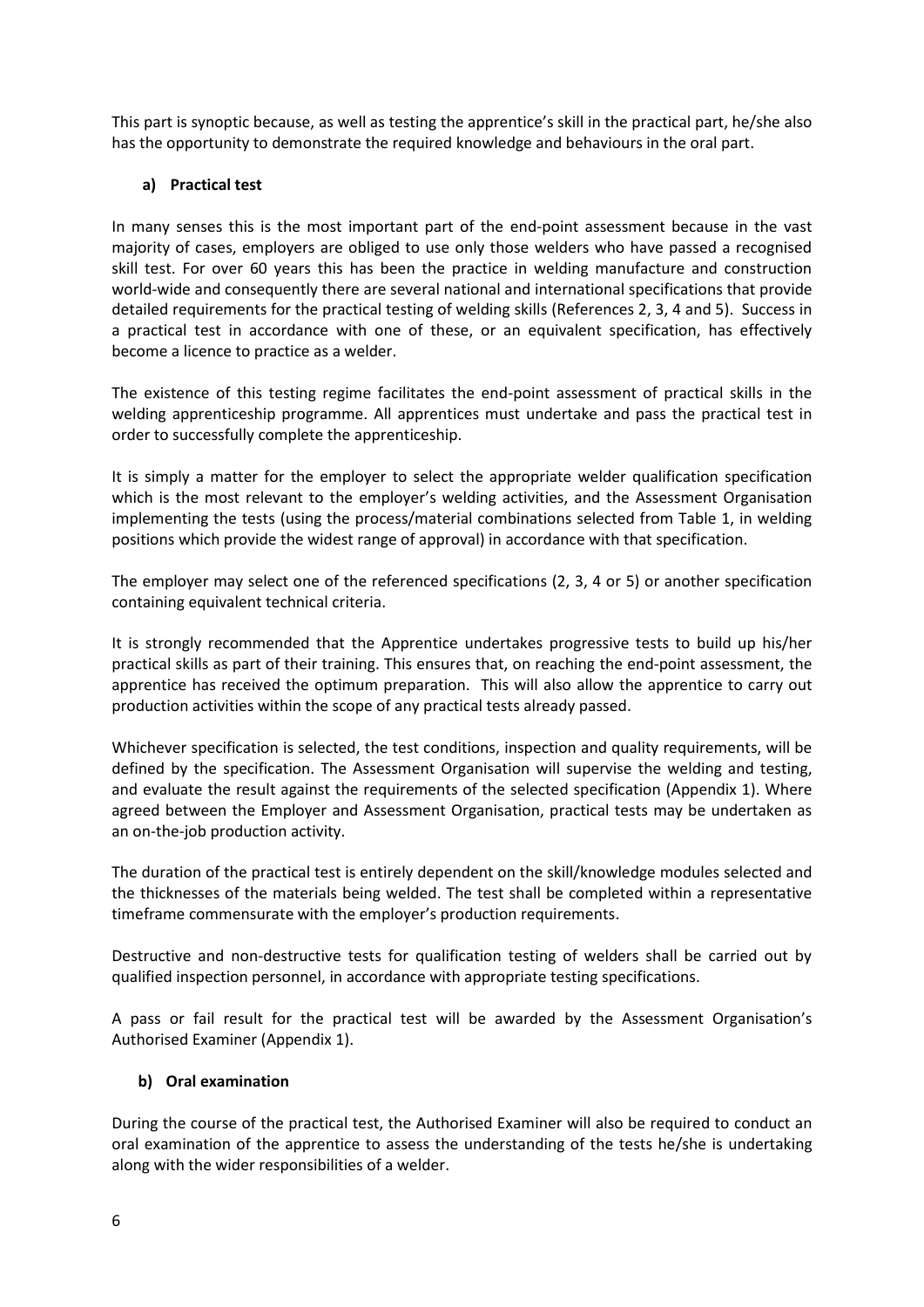The questions asked will be commensurate with the employer's production activities. The scope of the oral examination will include observations of the apprentice's actions and responses to the following:

- Understanding and identification of the safety requirements for arc welding.
- Correct preparation of the welding environment.
- Identify and ensure correct function and parameter settings of welding equipment.
- Identify consumables to be used and the components to be welded.
- Verify the fit up, weld preparations and preheating where required.
- Competent execution of the welding task including any tack welding.
- Adopting good practice in the execution of welds, in accordance with the applicable welding procedure specification.
- Visual inspection of the completed weld.
- Completion of all necessary documentation.
- Disposing of waste materials appropriately.
- Additional factors to be considered when welding outdoors, if applicable.

A pass or fail result for the oral examination will be awarded by the Assessment Organisation's Authorised Examiner (Appendix 1).

## **3. Professional interview**

The professional interview will be attended by:

- The Apprentice.
- An Authorised Examiner of the Assessment Organisation, (Appendix 1); competent in conducting and deciding the result of the professional interview.

If required, a person authorised by a Professional Engineering Institution (PEI) (which must be licenced by the Engineering Council to register Engineering Technicians) to conduct Professional Review Interviews leading to Engineering Technician Registration.

The Authorised Examiner and the person authorised by the PEI can be the same person.

The Authorised Examiner (and PEI representative if applicable) is responsible for leading the interview and for making a decision on the outcome. The Authorised Examiner (or PEI representative if applicable) or the Apprentice may request the presence in the interview of the Training Body's representative and/or the employer's representative as observers only. Training Bodies and employers are not permitted to influence the conduct of the interview or its outcome.

If required, a person authorised by a Professional Engineering Institution (PEI) (which must be licenced by the Engineering Council to register Engineering Technicians) to conduct Professional Review Interviews leading to Engineering Technician Registration.

The professional interview will cover three areas:

- 1. Application of knowledge learned during the apprenticeship.
- 2. Role of the welder in industry.
- 3. Professional behaviours as listed in the Apprenticeship Standard.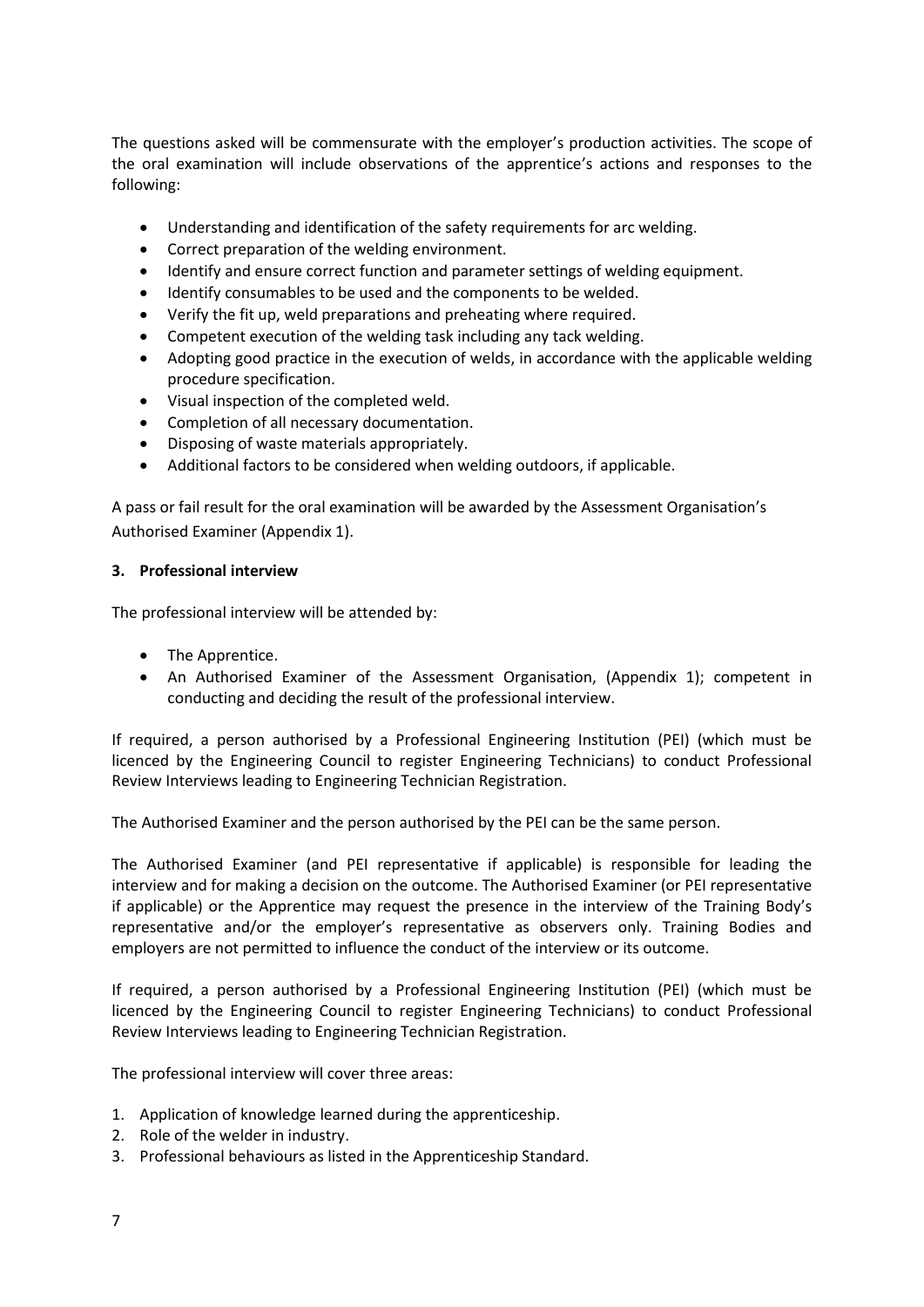4. Evaluation against the requirements for registration as an Engineering Technician if not already covered in items 1-3 above.

In order to satisfy items 1 and 2 above, questions relating to the subjects identified in the knowledge and practical test sections can be used in the professional interview. The interview will also provide an opportunity for employers to probe further into gaps in the apprentice's skills, knowledge and behaviours that may require further development.

Documentation from the apprentice's progress throughout the apprenticeship programme can be used to support the interview process including:

 Evidence from the employer and separate evidence from the Training Body concerning key areas of the apprentice's behaviour such as: timekeeping, health and safety, working with others, professional commitment, problem solving and identifying improvements, dealing with identified shortcomings, etc.

Although it will not be mandatory for apprentices to register as Engineering Technicians, they must satisfy the requirements for Registration in order to successfully complete the apprenticeship.

- Use engineering knowledge and understanding to apply technical and practical skills.
- Contribute to the design, development, manufacture, construction, commissioning, operation or maintenance of products, equipment, processes, systems or services.
- Accept and exercise personal responsibility.
- Use effective communication and interpersonal skills.
- Make a personal commitment to an appropriate code of professional conduct, recognising obligations to society, the profession and the environment.

A comprehensive list of behavioural requirements for EngTech registration is given in Appendix 2.

It is expected that the interview should last no more than 60 minutes. The questions asked and the score achieved by the apprentice for each question will be recorded. The result of the interview will be decided by the Assessment Organisation's Authorised Examiner and the PEI representative (if applicable), who may consult with the employer and Training Body. An exemplar record form for the Professional Interview is shown in Appendix 3.

## **4. Quality Assurance**

The key to success with any training and qualification programme lies in ensuring that the required standards are met consistently and reliably. This can only be achieved through a rigorous quality assurance regime. For the welding apprenticeship, international best practice in the control of training and assessment activities will be followed:

- Training Bodies will be expected to meet the requirements given in Reference 6.
- Assessment Organisations will be required to meet the requirements given in Appendix 1.

## 4.1 Internal QA

Assessment Organisations will be required to operate in accordance with a quality management system, including an internal audit regime, which assures compliance with the requirements given in Appendix 1, Introduction, on an ongoing basis.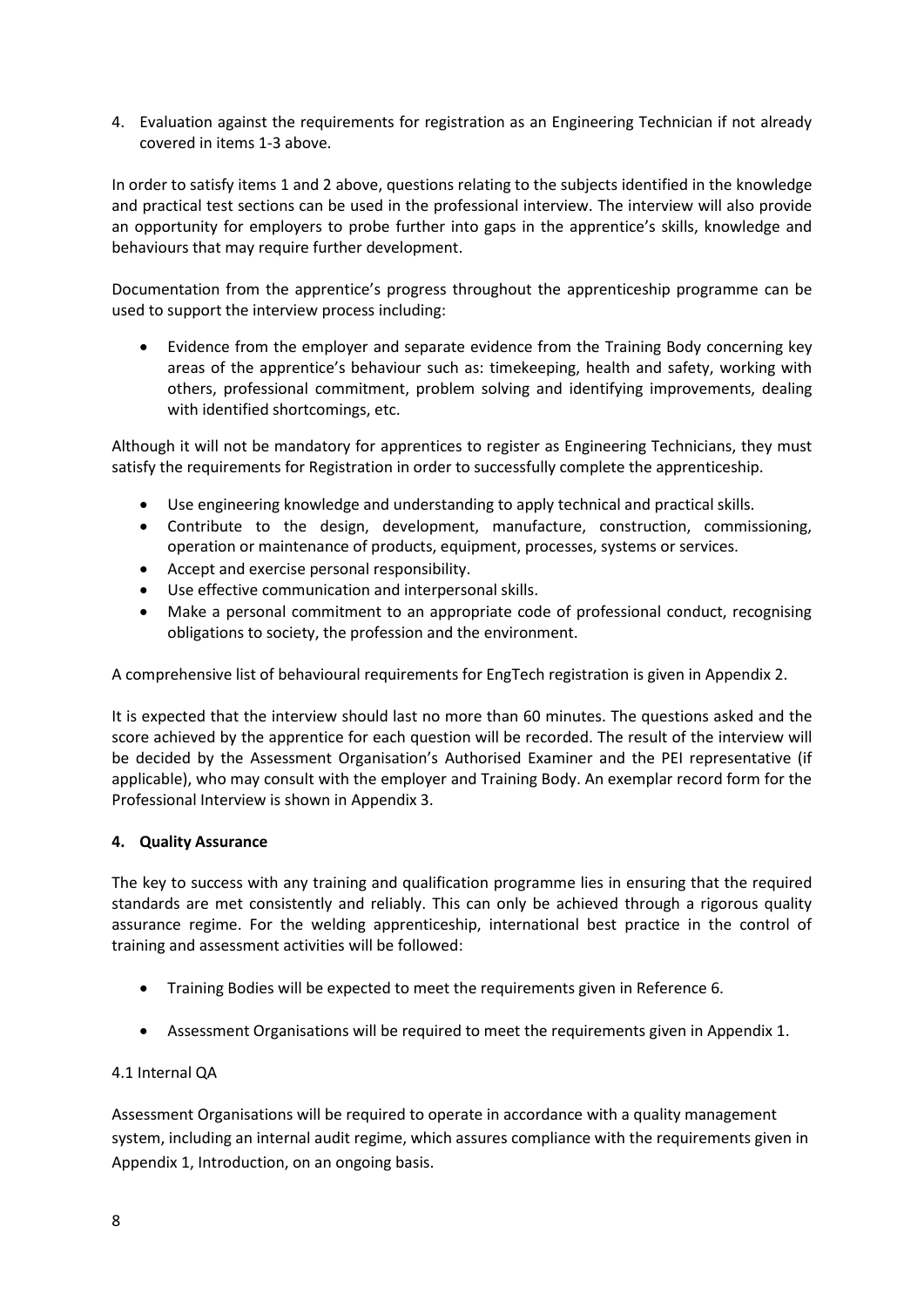## 4.2 External QA

We are developing a model for External Quality Assurance with BIS and the Assessment Plan will be updated once those arrangements are confirmed.

# **Grading**

In the theoretical examination, each multiple choice question has four possible answers, only one of which is correct. One mark is awarded for a correct answer and no marks are awarded for an incorrect answer. The pass mark for the knowledge test is 60% and it has a weighting in the overall assessment of 20%.

The way to evaluate the outcome of the practical test(s) is fully defined in the applicable qualification specification and no additional criteria or levels are necessary. The overall result is either a pass or fail. The practical test has a weighting in the overall assessment of 50%.

The performance of the apprentice in the oral examination is scored out of 100 with the pass mark set at 60. The weighting of the oral examination in the overall assessment is 15%.

The performance of the apprentice in the professional interview is scored out of 100 with the pass mark set at 60. The weighting of the professional interview in the overall assessment is 15%.

The grading is summarised in Table 3 below.

| Part | <b>Type of Assessment</b> | Weighting | Pass mark |
|------|---------------------------|-----------|-----------|
| No.  |                           |           |           |
|      | Knowledge Test            | 20%       | 60%       |
|      | (a) Practical test        | 50%       | Pass      |
|      | (b) Oral Examination      | 15%       | 60%       |
| 3    | Professional Interview    | 15%       | 60%       |

#### **Table 3. End-point assessment grading summary**

In order to successfully complete the end-point assessment, the apprentice must pass all parts. In order to achieve a merit grade, the apprentice must pass all parts and, in addition, achieve an overall mark of 87.5 or more calculated as follows:

Part  $1$  – Mark obtained x  $20/100 = k$ Part 2a – 50 Part 2b – Mark obtained x 15/100 = o Part 3 – Mark obtained x  $15/100 = p$ 

Overall mark =  $k + 50 + o + p$ 

If the apprentice is unsuccessful in any of the three parts, the following re-test conditions will apply:

- 1. *Knowledge test* two retests are available in the sections failed. If the apprentice fails the second retest, he/she must retake the applicable theoretical training before taking another test. Results of all knowledge tests are to be passed back to employer for review.
- 2. *Practical test and oral examination* one practical re-test is available but further welding practice relevant to any shortcomings identified in the test is recommended. If the apprentice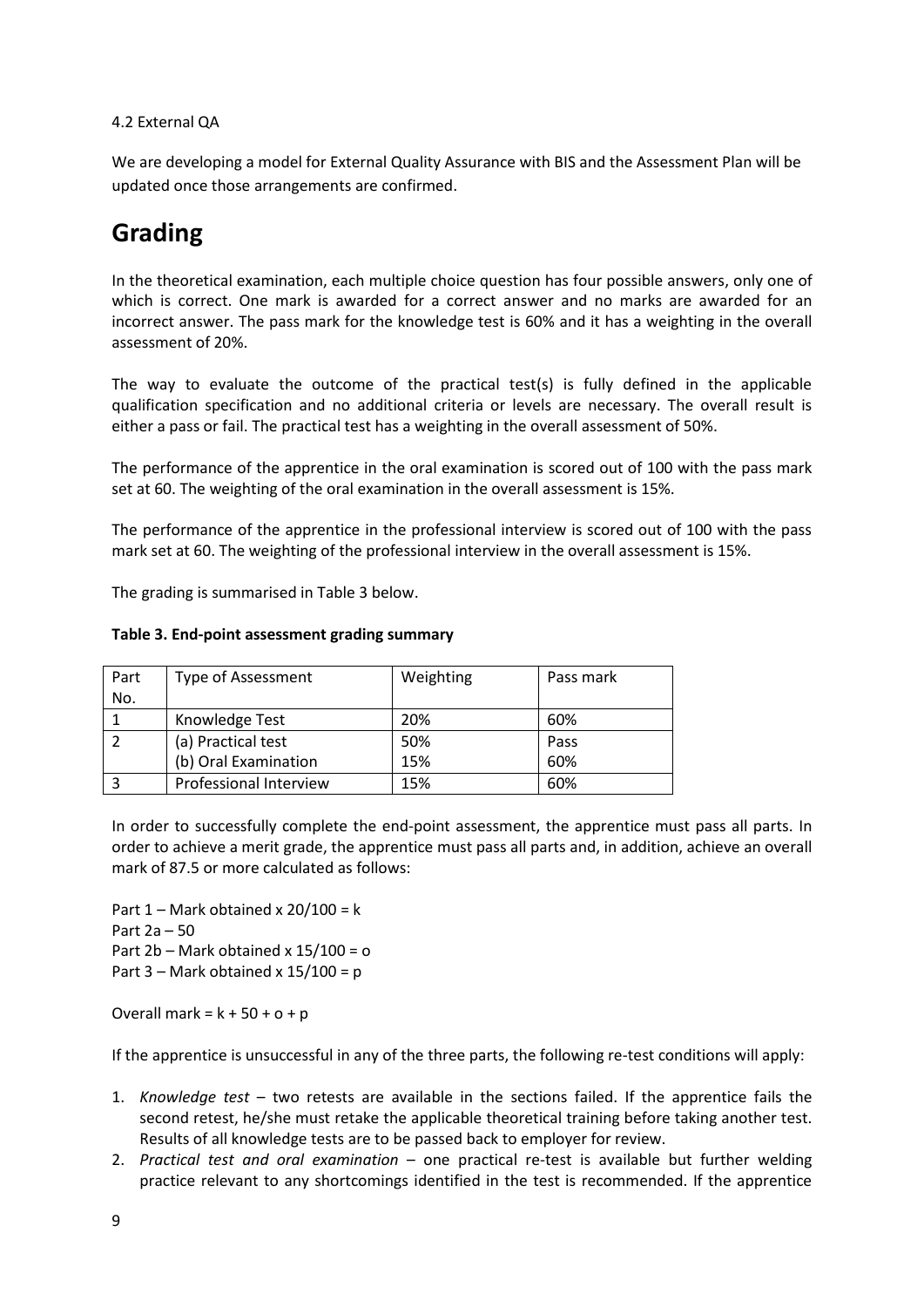fails the oral examination, two further attempts at this part are permitted. If the second retest is failed, further training will be required.

3. *Professional Interview* – the shortcomings identified in the interview must be addressed and documented evidence provided before a second interview can be conducted. If the apprentice fails to meet the requirements in the second interview, at the discretion of the Authorised Examiner, the apprentice can be given the option of presenting documentary evidence, within 14 days, of how he/she has addressed the shortcomings identified during the interview. The Authorised Examiner may then decide to award a pass grade on the basis of any additional evidence presented, or may decide on an alternative course of action.

Information on failures in any of the parts as indicated above must be passed back to the employer for review.

Resits can only be funded if there is additional learning.

# **Implementation**

## **1. Costs**

The costing plan and associated templates have been submitted separately.

It is expected that the overall end-point assessment cost will not exceed 19% of the total cost of the apprenticeship programme and that there will be around 1500 starts per year once the programme is fully established

## **2. Delivery**

The plan is designed to meet the needs of a wide range of employers, large and small and be applicable to all industrial areas of activity that rely on high quality multi-positional welding, for example in sectors such as: power generation, oil and gas, marine, transport, nuclear, processing, aerospace, pharmaceuticals, construction and many more. Multi-positional welders are required in the manufacture of pressure containment equipment, pressure pipework, offshore jackets, submarines, military vehicles and equipment, aero engine components, etc. In these sectors, welders are required to work with a range of welding processes, with different metals, and to the levels of quality and inspection required in safety critical applications. The finished welds are often subjected to rigorous inspection and testing.

It is estimated that currently, there are around 40 organisations that deliver welder training in England. It is estimated that approximately 15 of these organisations already satisfy the recommended criteria for Training Bodies given in Reference 6.

There are a number of Assessment Organisations that could satisfy the requirements outlined in Appendix 1.

## **References**

1. EWF/IIW Guideline – European/International Welder. Minimum Requirements for the Education, Examination and Qualification. IAB-089 r5-15.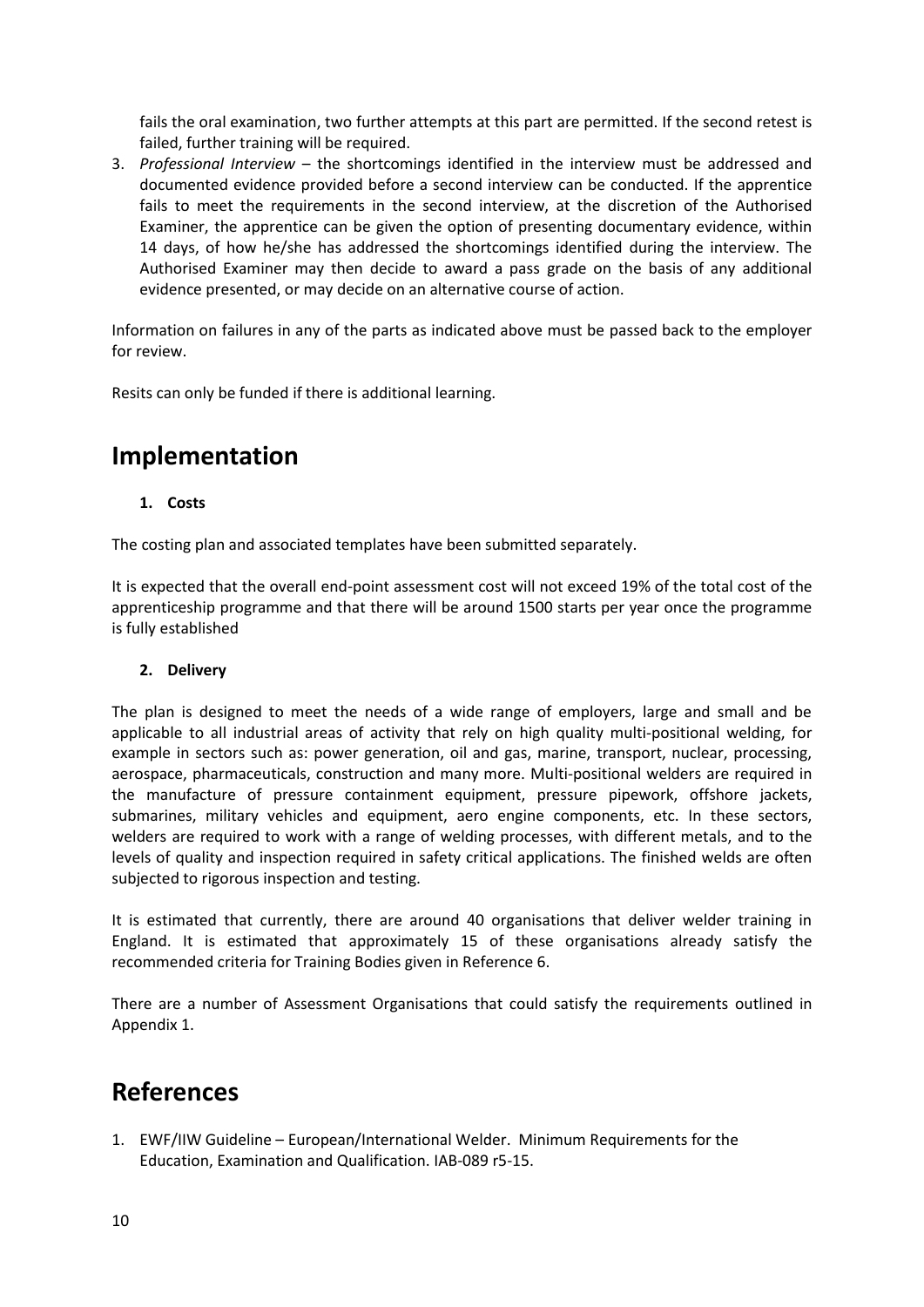- 2. BS 4872 Specification for approval testing of welders when welding procedure approval is not required.
- 3. ISO 9606 Qualification testing of welders Fusion welding, Part 1: Steels and Part 2: Aluminium and aluminium alloys.
- 4. ASME IX ASME Boiler and Pressure Vessel Code Section IX-Welding, Brazing, and Fusing Qualifications.
- 5. AWS D1.1. American National Standard. Structural Welding Code Steel.
- 6. Employer Occupational Brief for Level 2 and 3 Welding Apprenticeship Standards: [http://www.theweldinginstitute.com/careers-and-education/careers-in-welding/welding](http://www.theweldinginstitute.com/careers-and-education/careers-in-welding/welding-trailblazer-apprenticeship/)[trailblazer-apprenticeship/](http://www.theweldinginstitute.com/careers-and-education/careers-in-welding/welding-trailblazer-apprenticeship/) ISO/IEC 17024 - Conformity assessment - General requirements for bodies operating certification of persons.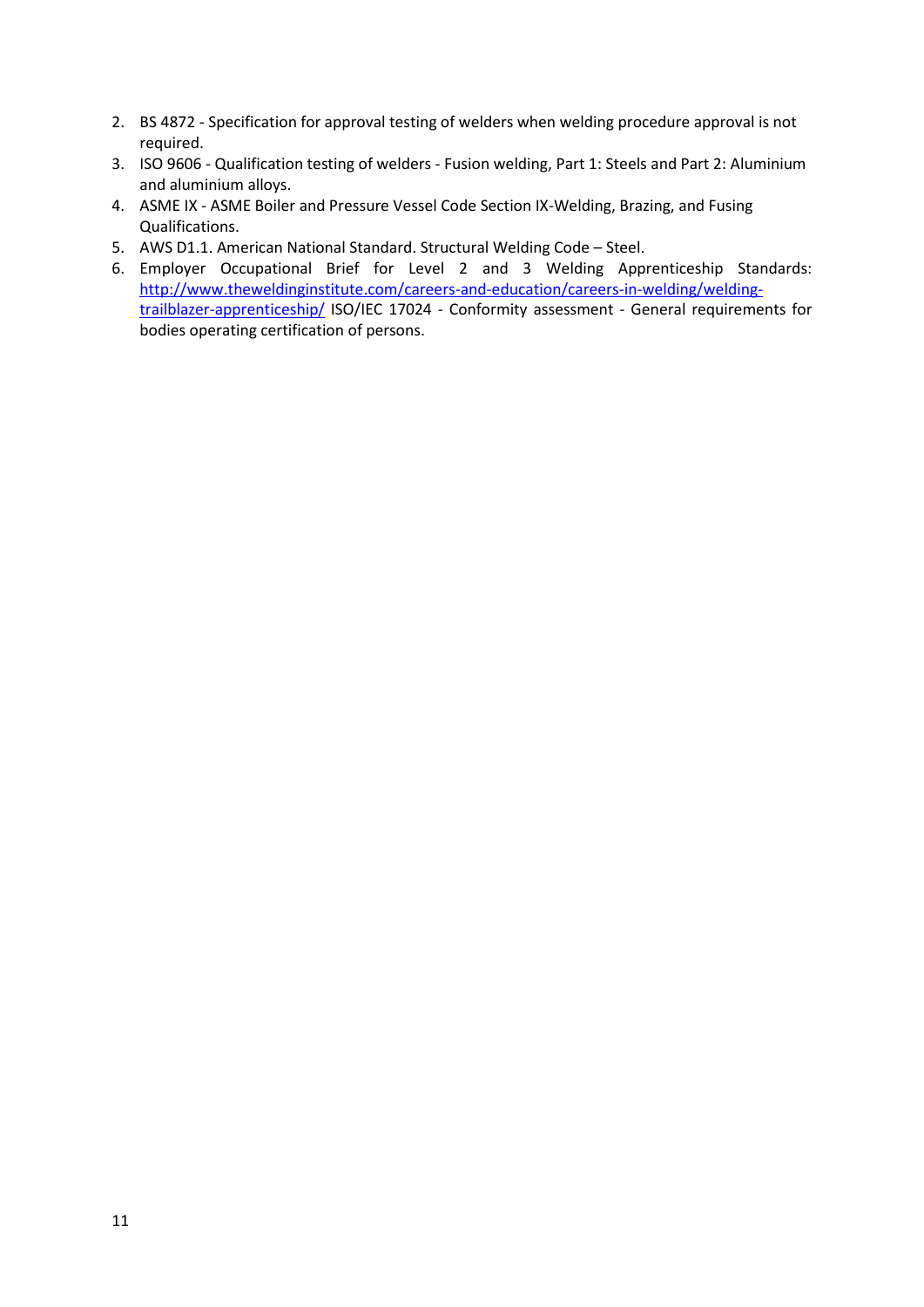## **Appendix 1**

## **Criteria for Assessment Organisations**

## **Introduction**

Assessment Organisations have the responsibility to conduct the examinations, tests and interviews required for the end-point assessment of the apprenticeship programme. The following are rules under which the examinations, tests and interviews shall be conducted.

All Assessment Organisations must be able to demonstrate competence in the functions they are required to undertake and be independent and impartial.

In order to ensure consistency of assessments, Assessment Organisations will be required to operate in accordance with a quality management system, including an internal audit regime, which assures compliance with the requirements given in this appendix on an ongoing basis. Such internal QA measures shall include: regular standardisation meetings, periodic moderation of the competence of Authorised Examiners, for example by observing practical tests, oral examinations and interviews; and by consistency checks between the marking of individual examiners, for example by performing duplicate checks on a sample of written examination papers.

Assessment Organisations will need to be registered with the SFA and be accredited to ISO/IEC 17024 (Reference 7) by the United Kingdom Accreditation Service (UKAS) with a scope that is relevant to the apprenticeship programme.

An end-point Assessment Organisation must:

- Have relevant occupational experience of the applicable Apprenticeship Standard
- Provide Quality Assurance of their activity.

An end-point Assessment Organisation cannot:

- Deliver the learning elements to the same apprentice
- Deliver end-point assessment to anyone who has not completed an apprenticeship programme in accordance with the applicable Apprenticeship Standard.

Examinations, tests and interviews shall be planned and structured in a manner which ensures that all the requirements of the end-point assessment are objectively and systematically verified, with sufficient documented evidence produced to confirm that this is the case.

#### **Authorised Examiners**

Assessment Organisations shall appoint representatives to act as Authorised Examiners. Authorised Examiners shall be qualified, as a minimum to:

- International/European Welding Specialist, or
- Certified CSWIP or PCN Welding Inspector, or
- A1 Assessors with recent, relevant occupational experience and competence in the occupational areas covered by the Apprenticeship Standard and this Assessment Plan

The overall responsibilities of Authorised Examiners are to: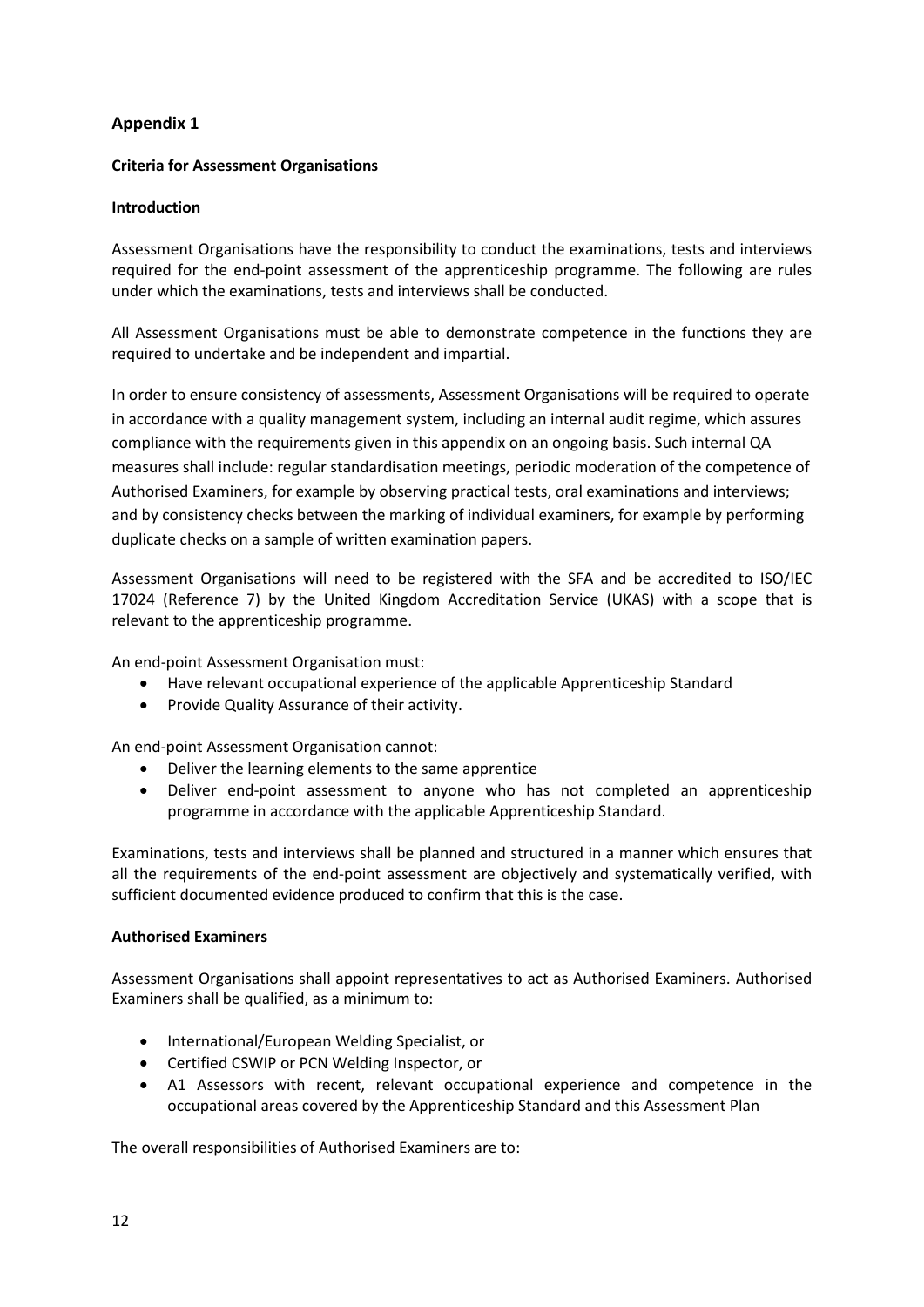- Organise the end-point assessment (theoretical, practical and interview).
- Conduct the practical test as detailed below.
- Set the questions (written and verbal as applicable).
- Supervise (invigilate) theoretical examination(s).
- Mark and collate the results of the assessments: written, practical and interview.
- Decide the result of the end-point assessment.
- Provide feedback to the candidate on the outcome of the assessment(s).

The above is to be carried out in accordance with the Assessment Organisations written procedures.

With regard to part 2(a) of the end point assessment, it is the responsibility of the Assessment Organisation's Authorised Examiner to verify compliance with the test specification selected (ISO 9606, ASME IX, etc.) with particular with reference to the following:

## *1. Before starting test*

- *a) Checking of the welder's identity (e.g. driving licence).*
- *b) Checking of the welding procedure specification and handing it to the welder.*
- *c) Checking of the test piece:*
	- *- Parent material (identification)*
	- *- Dimensions (thickness, length and diameter)*
	- *- Joint preparation (according to the welding procedure specification)*
	- *- Welding position*
	- *- Stamping (welder's and examiner's stamps)*
- *d) Checking of tack welds.*
- *e) Identification of the welding consumables (according to the welding procedure specification).*

## *2. During the test (as applicable)*

- *a) Welding parameters (according to the welding procedure specification) e.g.*
	- *- Current*
	- *- Polarity*
	- *- Voltage*
	- *- Wire feed speed*
	- *- Stand-off distance*
	- *- Gas flow rate*
- *b) Interruption of root, capping and other weld runs as required by the specification.*
- *c) Possible permission for repair.*
- *d) Weld time (reasonable).*
- *e) Interruption of the test (if welder's capability to carry out the test is in question).*

## *3. After welding*

- *a) Ensure that the required NDT and mechanical testing for the particular approval test are carried out (test reports):*
	- *- Visual inspection, ISO 17637*
	- *- Fracture tests, ISO 9017*
	- *- Macro examination, ISO 17639*
	- *- Bend tests, ISO 5173*
	- *- Magnetic particle testing, ISO 17638*
	- *- Penetrant testing, ISO 3452-1*
	- *- Ultrasonic testing ISO 13588*
	- *- Radiography, ISO 17636*
	- *- Transverse tensile test, ISO 4136*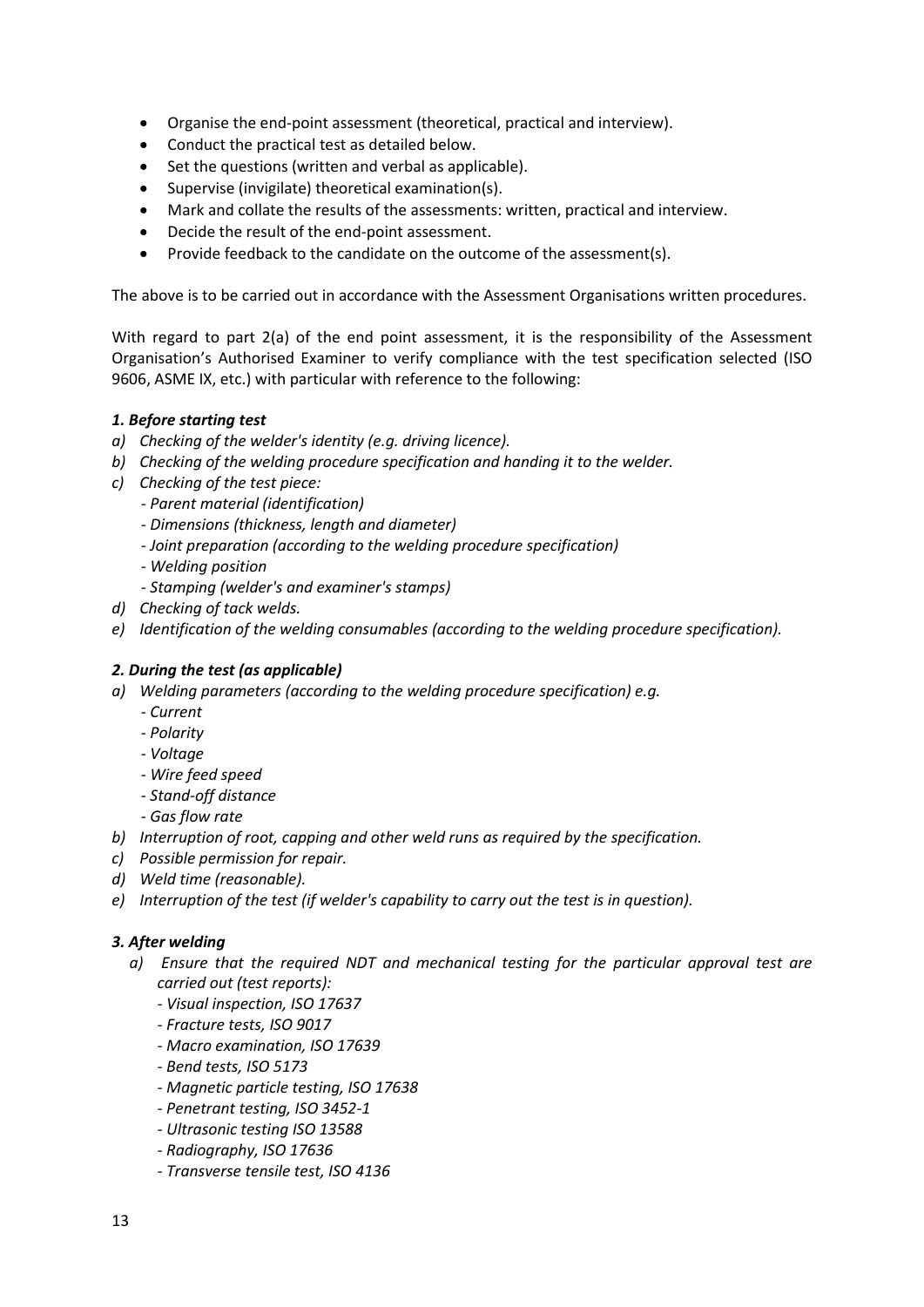*That the acceptance levels are fulfilled, ISO 5817, ISO 10042, or equivalent.*

Authorised Examiners shall:

- Have a detailed understanding of the Apprenticeship Standard and this Assessment Plan.
- Have a thorough knowledge of the relevant assessment methods and assessment documents.
- Have appropriate knowledge and competence in the field to be examined, see exemplar qualifications above.
- Be free from any conflict of interest so that they can make impartial and non-discriminatory judgements.

Where an Examiner has a potential conflict of interest in the assessment of an apprentice, the Assessment Organisation shall take measures to ensure that confidentiality and impartiality of the assessment is not compromised.

## **Facilities**

Written examinations shall be held in a quiet, well-lit, well ventilated and comfortable room with adequate desk space for the documents being used. There should be adequate separation of candidates, (where more than one candidate is being examined concurrently) to minimise the risk of plagiarism.

Wherever possible, interviews shall be conducted in a quiet area, with a degree of privacy for the candidate. However, it is recognised that some questioning is likely to occur during the observation of practical assessments.

Practical assessments shall be conducted in a fully equipped work area. The range of welding and auxiliary equipment and consumables available must be sufficient in quantity to cover the maximum number of apprentices being tested concurrently. All equipment must be in good working order and fit for purpose. Instruments of checking of welding parameters must be available and calibrated, validated or verified as appropriate (for example to ISO17662).

It is the responsibility of the employer to ensure the correct protection of the apprentice.

It is essential that the facility has sufficient risk assessments in place which, define the necessary requirements for a candidates planned activities. Risk assessments must also consider the presence of the Authorised Examiner and any supporting people in close proximity to the assessment activity.

Risk assessments shall include (but not be limited to) welding equipment, protective screening, ventilation, welding fume extraction, personal protective equipment, welding fume COSHH assessment data, manual handling, working at heights and other associated activities and the location of access and egress points.

Risk assessments shall be reviewed by the candidate at the start of the practical assessment to determine their suitability and may form part of the oral assessment. The risk assessment must be reviewed and accepted by the employer and/or the Authorised Examiner.

#### **Security and confidentiality**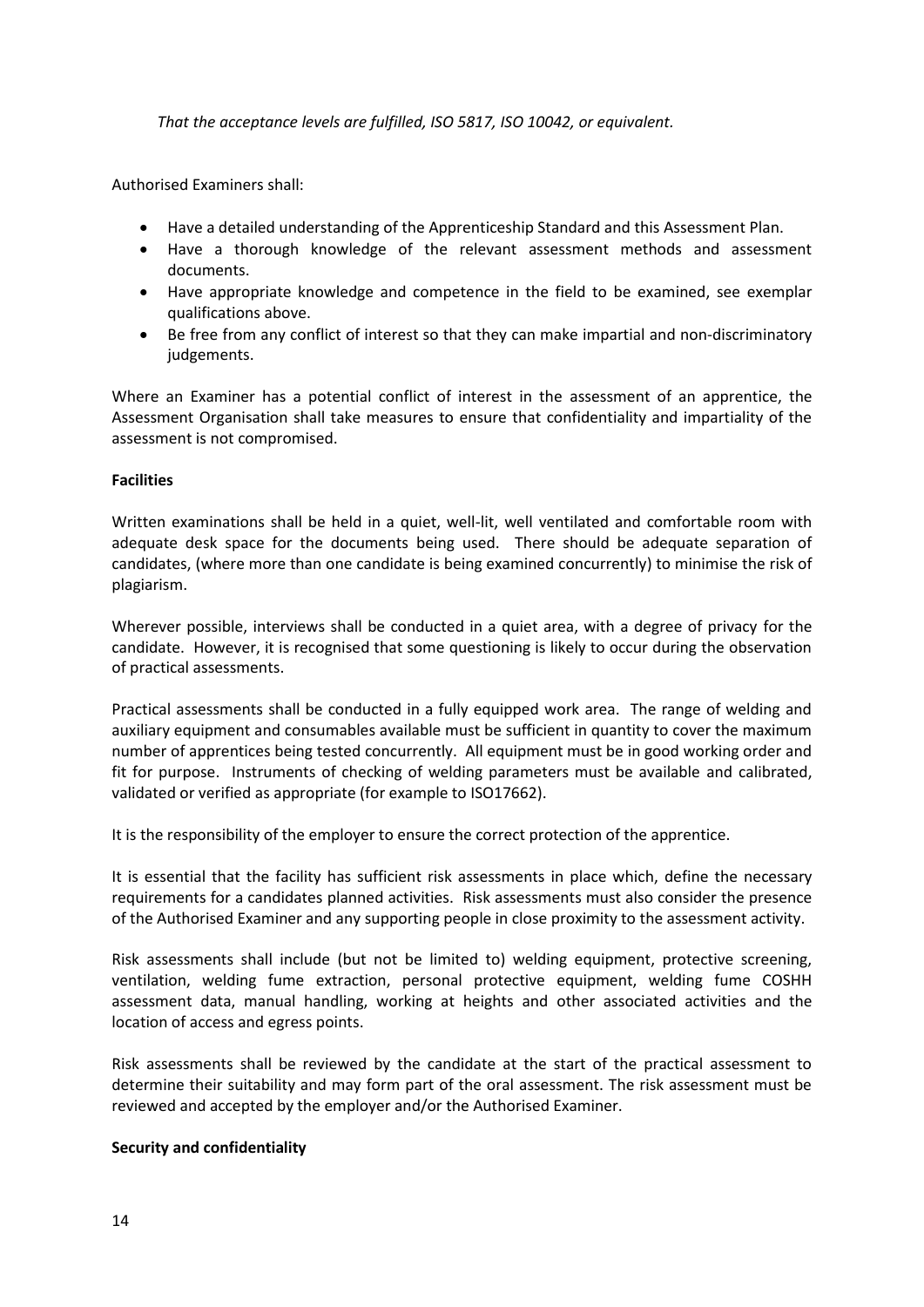The Assessment Organisation must ensure the security and confidentiality of all examination questions, records and information related to end-point assessments.

Examination papers shall be stored in a secure manner to prevent access by unauthorised persons.

Question papers shall be printed and copied under secure supervised conditions and retained in sealed envelopes in a locked area prior to use.

All persons involved in these activities shall be made aware of their obligations with regard to security and confidentiality.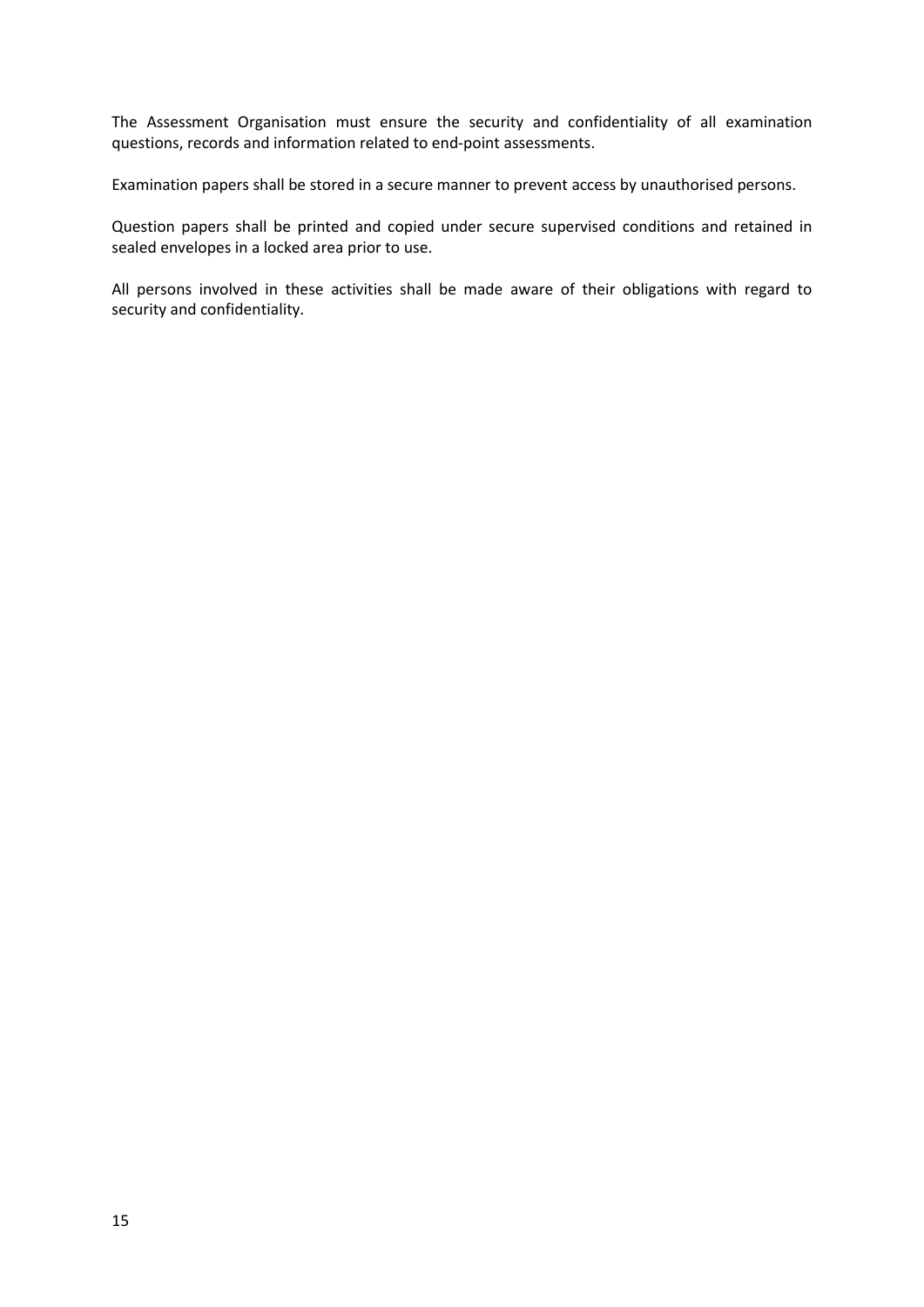## **Appendix 2**

Selected EngTech behavioural requirements from UK SPEC

- 1. Identify the limits of own personal knowledge and skills.
- 2. Strive to extend own technological capability.
- 3. Broaden and deepen own knowledge base through new applications and techniques.
- 4. Contribute to the evaluation and development of continuous improvement systems.
- 5. Apply knowledge and experience to investigate and solve problems arising during engineering tasks and implement corrective action.
- 6. Operate appropriate management systems.
- 7. Contribute to meetings and discussions.
- 8. Prepare communications, documents and reports on technical matters.
- 9. Exchange information and provide advice to technical and non-technical colleagues.
- 10. Know and manage own emotions, strengths and weaknesses.
- 11. Be aware of the needs and concerns of others, especially where related to diversity and equality.
- 12. Be confident and flexible in dealing with new and changing interpersonal situations.
- 13. Identify, agree and work towards collective goals.
- 14. Create, maintain and enhance productive working relationships and resolve conflicts.
- 15. Comply with the rules of professional conduct of own institution.
- 16. Manage work within all relevant legislation and regulatory frameworks, including social and employment legislation.
- 17. Operate and act responsibly, taking account of the need to progress environmental, social and economic outcomes simultaneously.
- 18. Provide products and services which maintain and enhance the quality of the environment and community and meet financial objectives.
- 19. Understand and encourage stakeholder involvement in sustainable development.
- 20. Use resources efficiently and effectively.
- 21. Undertake reviews of own development needs.
- 22. Plan how to meet personal and organisational objectives.
- 23. Carry out planned (and unplanned) CPD activities.
- 24. Maintain evidence of competence development.
- 25. Evaluate CPD outcomes against any plans made.
- 26. Assist others with their own CPD.
- 27. Exercise responsibilities in an ethical manner.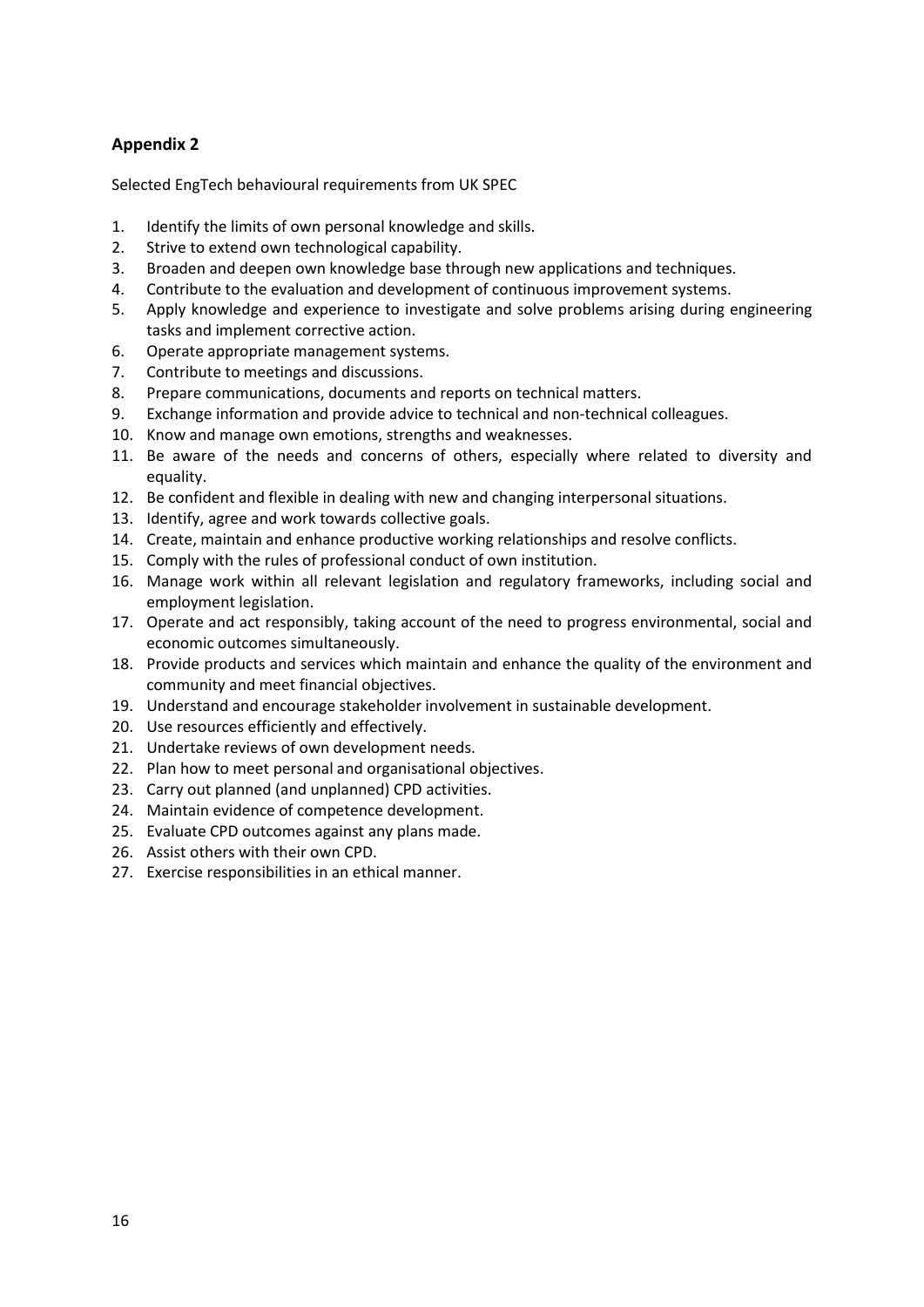## **Appendix 3**

## **PROFESSIONAL REVIEW INTERVIEW FOR ENGINEERING TECHNICIAN REGISTRATION (EngTech)**

**Venue/Location Date & Time:** 

**Applicant: Applicant Number:**

**ID PROVIDED:**

**Passport**

**Driving Licence**

## **See KEY for definition of score grades**

| <b>ENGINEERING TECHNICIAN (EngTech) Score Grades</b>                                                                                                                                                                                                                                                                    |                                                                                                                                                                                                                                                                                                                                                                | Very<br><b>Strong</b><br>3 | <b>Practice</b><br><b>Standard</b><br>$\mathbf{2}$ | Adequate<br><b>Awareness</b> | Little or No<br><b>Evidence</b><br>U | <b>Row</b><br><b>Score</b> | <b>Block</b><br>Mean<br><b>Score</b> |
|-------------------------------------------------------------------------------------------------------------------------------------------------------------------------------------------------------------------------------------------------------------------------------------------------------------------------|----------------------------------------------------------------------------------------------------------------------------------------------------------------------------------------------------------------------------------------------------------------------------------------------------------------------------------------------------------------|----------------------------|----------------------------------------------------|------------------------------|--------------------------------------|----------------------------|--------------------------------------|
| A - Key Words as aide memoire: Engineering Knowledge & understanding. Technical Skills. Practical Skills. Experience.<br>Application of Skills. Competencies. Selection of Techniques, Procedures & Methods. Problem solving. Deep understanding of<br>equipment, system or mechanism. Process Improvement. Initiative. |                                                                                                                                                                                                                                                                                                                                                                |                            |                                                    |                              |                                      |                            |                                      |
| A <sub>1</sub>                                                                                                                                                                                                                                                                                                          | Use of engineering knowledge and<br>understanding to apply technical and<br>practical skills, techniques and methods to<br>task - competence.                                                                                                                                                                                                                  |                            |                                                    |                              |                                      |                            |                                      |
| A <sub>2</sub>                                                                                                                                                                                                                                                                                                          | Sound evidence-based approach to<br>application of engineering principles in<br>problem-solving. (i.e. processes, equipment<br>or mechanism)                                                                                                                                                                                                                   |                            |                                                    |                              |                                      |                            |                                      |
| Any Comments:                                                                                                                                                                                                                                                                                                           |                                                                                                                                                                                                                                                                                                                                                                |                            |                                                    |                              |                                      |                            |                                      |
|                                                                                                                                                                                                                                                                                                                         | B - Key Words as aide memoire: Design, Development, Manufacture, Construction, Commissioning, Operation. Maintenance of<br>Products, Equipment, Processes, Systems or Services. Measurement, Monitoring, Application of diagnostic tools, Material<br>selection, Component selection, People, Resource, Plant, New working methods. Safety, Cost, Environment. |                            |                                                    |                              |                                      |                            |                                      |
| <b>B1</b>                                                                                                                                                                                                                                                                                                               | Use of engineering techniques, procedures<br>and methods to Identify source of problem<br>or an opportunity for continuous<br>improvement (i.e. measurement monitoring,<br>application of diagnostic tools or methods)                                                                                                                                         |                            |                                                    |                              |                                      |                            |                                      |
| <b>B2</b>                                                                                                                                                                                                                                                                                                               | Contribute to design or development of<br>engineering solutions. Organise and use<br>resource with consideration for cost, quality,<br>safety and environmental impact.                                                                                                                                                                                        |                            |                                                    |                              |                                      |                            |                                      |
| <b>Any Comments:</b>                                                                                                                                                                                                                                                                                                    |                                                                                                                                                                                                                                                                                                                                                                |                            |                                                    |                              |                                      |                            |                                      |
|                                                                                                                                                                                                                                                                                                                         | C - Key Words as aide memoire: Personal responsibility, Agreed targets, Cradle to grave project. Relevant standards for project.<br>Variation orders, Concessions, Minutes, Meetings, Site notes, Specifications, Drawings, Reports, Programmes of work.                                                                                                       |                            |                                                    |                              |                                      |                            |                                      |
| C <sub>1</sub>                                                                                                                                                                                                                                                                                                          | Plan for effective project implementation,<br>working reliably without close supervision to<br>the appropriate codes of practice. Personal<br>contribution.                                                                                                                                                                                                    |                            |                                                    |                              |                                      |                            |                                      |
| C <sub>2</sub>                                                                                                                                                                                                                                                                                                          | Take responsibility for work of self and<br>others. Supervise the planning and<br>organisation of tasks, people and<br>resources.                                                                                                                                                                                                                              |                            |                                                    |                              |                                      |                            |                                      |
| C <sub>3</sub>                                                                                                                                                                                                                                                                                                          | Accept, allocate and supervise practical,<br>technical and other tasks. Support to<br>individuals and teams (i.e. drawings, reports<br>planning).                                                                                                                                                                                                              |                            |                                                    |                              |                                      |                            |                                      |
| <b>Any Comments:</b>                                                                                                                                                                                                                                                                                                    |                                                                                                                                                                                                                                                                                                                                                                |                            |                                                    |                              |                                      |                            |                                      |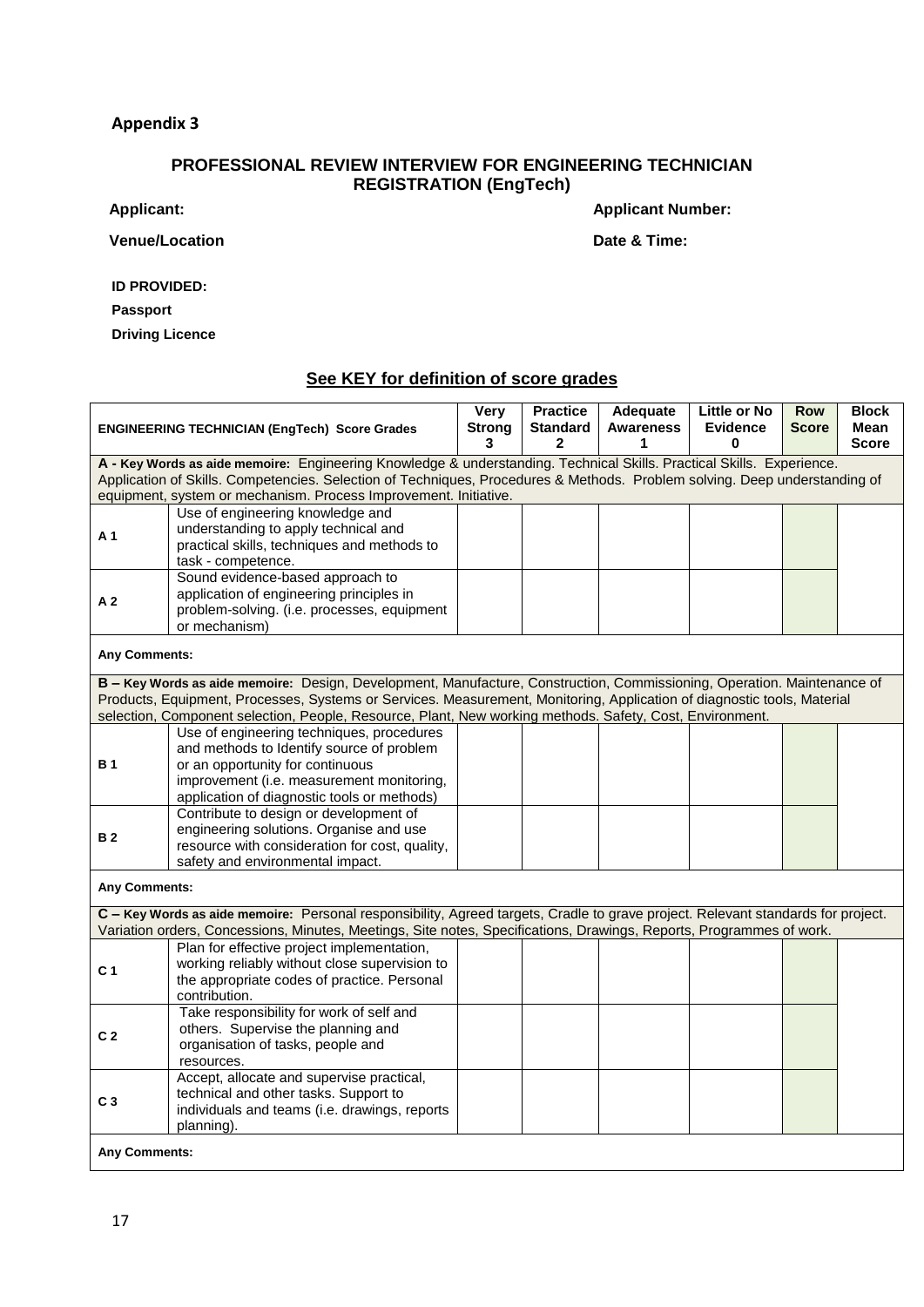|                                                                                                                                                                                                                                                                                                                                                                                                   | <b>ENGINEERING TECHNICIAN (EngTech) Score Grades</b>                                                                                                                                                                        | Very<br><b>Strong</b><br>3 | <b>Practice</b><br><b>Standard</b><br>$\mathbf{2}$ | Adequate<br><b>Awareness</b><br>1 | Little or No<br><b>Evidence</b><br>0 | <b>Row</b><br><b>Score</b> | <b>Block</b><br>Mean<br><b>Score</b> |
|---------------------------------------------------------------------------------------------------------------------------------------------------------------------------------------------------------------------------------------------------------------------------------------------------------------------------------------------------------------------------------------------------|-----------------------------------------------------------------------------------------------------------------------------------------------------------------------------------------------------------------------------|----------------------------|----------------------------------------------------|-----------------------------------|--------------------------------------|----------------------------|--------------------------------------|
| D - Key Words as aide memoire: Effective Communication. Interpersonal skills. Contribution to discussions, Presentations,<br>Progress meetings. Interpretation of written information. Different documents, Letters, Reports, Drawings, Work instructions,<br>Advice, Task planning. Organisation of documents from Colleagues, Clients, Customers, Management (Individuals application<br>form). |                                                                                                                                                                                                                             |                            |                                                    |                                   |                                      |                            |                                      |
| D 1                                                                                                                                                                                                                                                                                                                                                                                               | Communicate with others at all levels using<br>oral, written electronic methods, (i.e.<br>presentations, oral, computer, work<br>instructions, face-to-face with customers).                                                |                            |                                                    |                                   |                                      |                            |                                      |
| D.2                                                                                                                                                                                                                                                                                                                                                                                               | Demonstrate personal and social skills (i.e.<br>with colleagues, clients, suppliers, public)                                                                                                                                |                            |                                                    |                                   |                                      |                            |                                      |
| Any Comments:                                                                                                                                                                                                                                                                                                                                                                                     |                                                                                                                                                                                                                             |                            |                                                    |                                   |                                      |                            |                                      |
|                                                                                                                                                                                                                                                                                                                                                                                                   | E - Key Words as aide memoire: Personal commitment to code of professional conduct. Ethics. Attitude, Diversity. COSHH. HS&E.<br>Risk Assessments, Environmental considerations, Recycling. CPD.                            |                            |                                                    |                                   |                                      |                            |                                      |
| E.1                                                                                                                                                                                                                                                                                                                                                                                               | Understand and comply with TWI Codes of<br>Conduct                                                                                                                                                                          |                            |                                                    |                                   |                                      |                            |                                      |
| E.2                                                                                                                                                                                                                                                                                                                                                                                               | Manage and apply safe Systems of Work<br>(i.e. COSHH, safety training).                                                                                                                                                     |                            |                                                    |                                   |                                      |                            |                                      |
| E.3                                                                                                                                                                                                                                                                                                                                                                                               | Undertake engineering activities in a way<br>that contributes to sustainable development<br>(i.e. minimise risk, HS&E, environment)                                                                                         |                            |                                                    |                                   |                                      |                            |                                      |
| E.4                                                                                                                                                                                                                                                                                                                                                                                               | Carry out Continuing Professional<br>Development (CPD) necessary to maintain<br>and enhance competence in own area of<br>practice, keep up-to-date (i.e. CPD<br>evidence, study, magazine, branch<br>meetings, conferences) |                            |                                                    |                                   |                                      |                            |                                      |
| <b>Any Comments:</b>                                                                                                                                                                                                                                                                                                                                                                              |                                                                                                                                                                                                                             |                            |                                                    |                                   |                                      |                            |                                      |
| <b>TOTAL SCORE</b>                                                                                                                                                                                                                                                                                                                                                                                |                                                                                                                                                                                                                             |                            |                                                    |                                   |                                      |                            |                                      |
| Pass mark is 28 with a minimum block mean score of 1.5 and not more than 1 zero score across<br>Note 1<br>the whole form.                                                                                                                                                                                                                                                                         |                                                                                                                                                                                                                             |                            |                                                    |                                   |                                      |                            |                                      |
| Where these conditions are not met by a small margin but the panel wishes to recommend<br>registration, it may make a positive recommendation provided it argues a case for dispensation<br>Note 2<br>from normal guidelines in the Chairman's summary on page 5 of this form.                                                                                                                    |                                                                                                                                                                                                                             |                            |                                                    |                                   |                                      |                            |                                      |

## **KEY TO SCORE GRADES**

|                | <b>Score Grade</b>           | <b>Definition</b>                                              |
|----------------|------------------------------|----------------------------------------------------------------|
| 3              | <b>Very Strong</b>           | Excellent, highly skilled, very quick and competent<br>overall |
| $\mathfrak{p}$ | <b>Practice Standard</b>     | Good, skilled and quick worker in their specialty              |
| 1              | <b>Adequate Awareness</b>    | Competent, skilled and reliable                                |
| 0              | <b>Little or No evidence</b> | Fair, moderate skills, slow and needs supervision.             |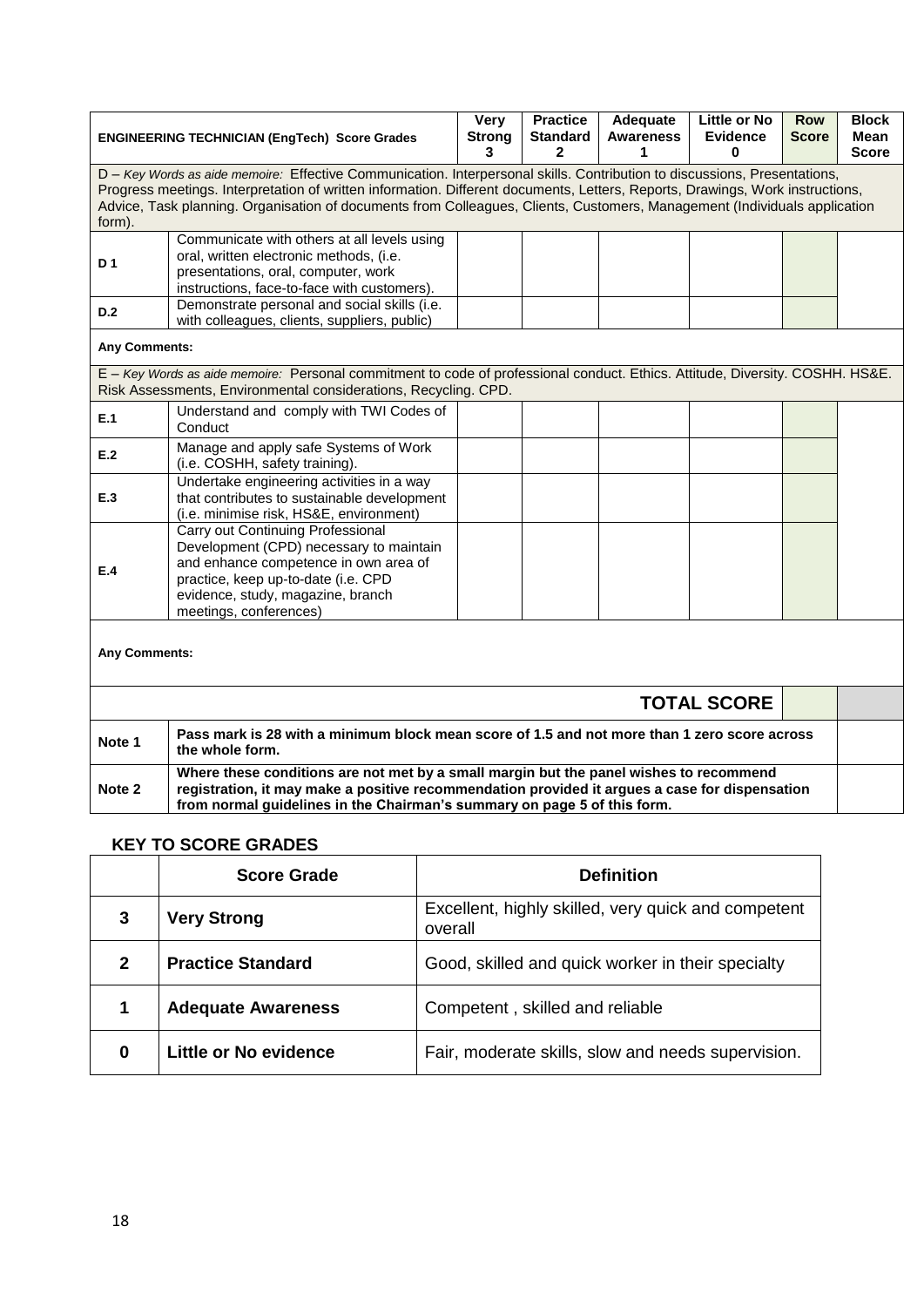## **CHAIRMAN'S SUMMARY**

Enter here a brief statement, about the overall view of the Panel or Assessor, any special strength or weaknesses for successful applicants or identification of major shortfalls for unsuccessful applicants.

In borderline cases where the Panel or Assessor wishes to argue a dispensation from the normal guidelines (as per note 2 on the front page) please give reasons in full detail below:

## **RECOMMENDATION FROM PANEL/ASSESSOR:**

## **PROFESSIONAL MEMBERSHIP INTERVIEW PANEL/ASSESSOR**

| <b>CHAIRMAN:</b>                        | <b>QUALFICATIONS:</b>  |              |
|-----------------------------------------|------------------------|--------------|
| <b>SIGNATURE:</b>                       |                        | <b>DATE:</b> |
| <b>ASSESSOR (Optional):</b>             | <b>QUALIFICATIONS:</b> |              |
| <b>SIGNATURE:</b>                       |                        | DATE:        |
| <b>ASSESSOR/OBSERVER</b><br>(Optional): | <b>QUALIFICATIONS:</b> |              |
| <b>SIGNATURE:</b>                       |                        | DATE:        |